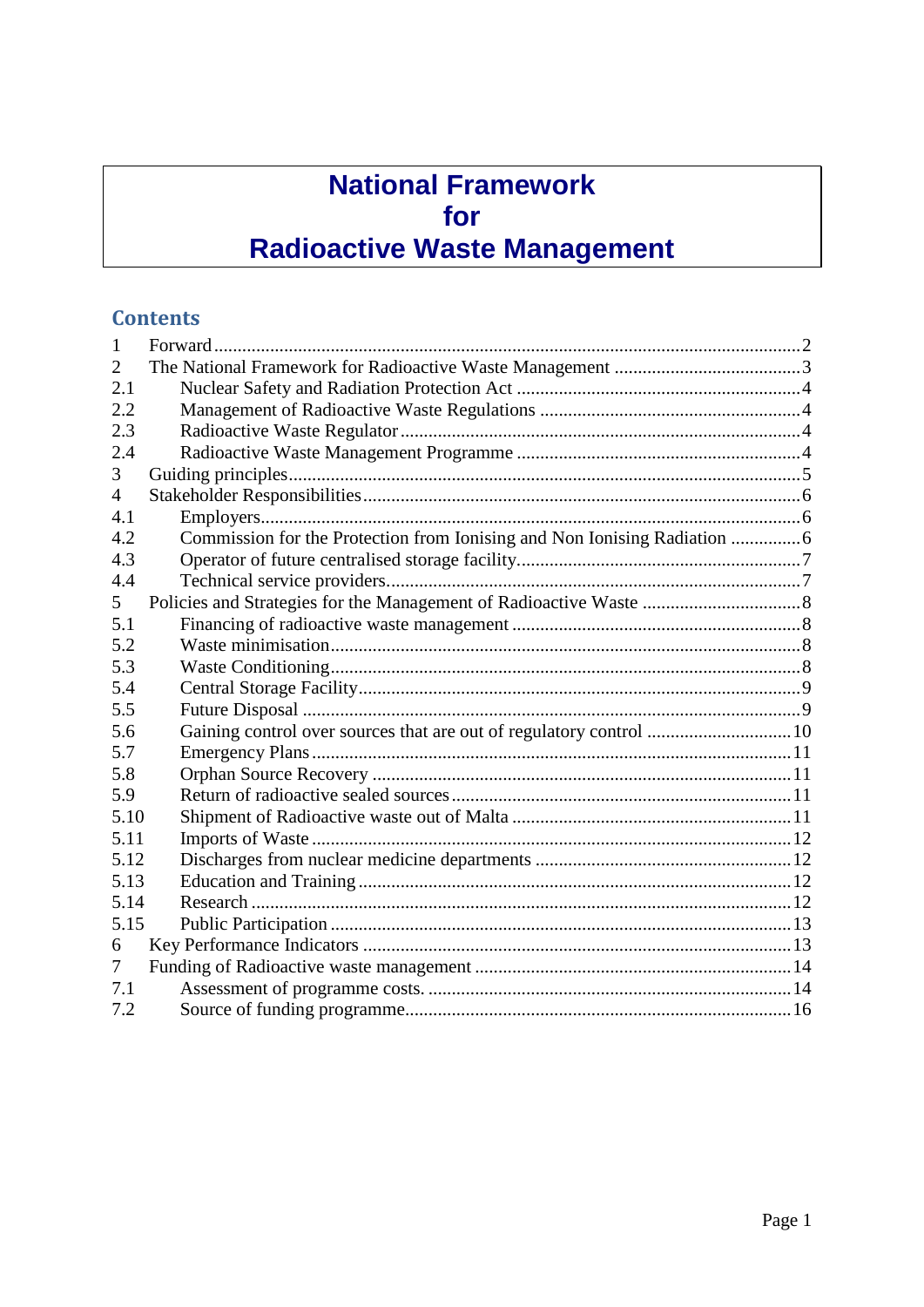# <span id="page-1-0"></span>1 Forward

#### Malta's use of radioactive material

Malta currently uses limited amounts of radioactive material in both medical and industrial beneficial applications. In addition to the radioactive material currently in use Malta also has some radioactive material in storage from past applications.

The current and past use of radioactive material has led to the production of limited amounts of radioactive material that needs to be appropriately managed at the end of its useful life.

Malta does not have any nuclear fuel activities and does not use, handle or store waste from the nuclear fuel cycle.

#### Management of radioactive waste

The objective of radioactive waste management is to enable radioactive waste to be treated in a manner that protects human health and the environment now and in the future without imposing undue burdens on future generations.

In order for Malta to continue to obtain the benefits from the use of radioactive material and to manage radioactive material in storage from past applications there is a need for Malta to address issues relating to the management of radioactive waste.

The management of radioactive waste needs to be appropriate and proportionate and needs to be in-line with obligations as established by the European Union (EU) and the International Atomic Energy Agency (IAEA).

The Government has the ultimate responsibility for the management of radioactive waste and to this end empowered the Commission for the Protection from Ionising and Non Ionising Radiation by virtue of the Nuclear Safety and Radiation Protection Act (CAP 585), hereinafter referred to as the *Act.*

The Government of Malta issued the Management of Radioactive Waste Regulations , hereinafter referred to as the *Regulations*, under the Act.

The Regulations state that the Commission for the Protection from Ionising and Non Ionising Radiation (RPC), has the responsibility for the National Framework for Radioactive Waste Management.

The National Framework for Radioactive Waste Management encompasses the Act, the Regulations, the activities of the RPC and the Radioactive Waste Management Programme (RWMP).

The RWMP is presented in this document and gives the policies and strategies for radioactive waste management.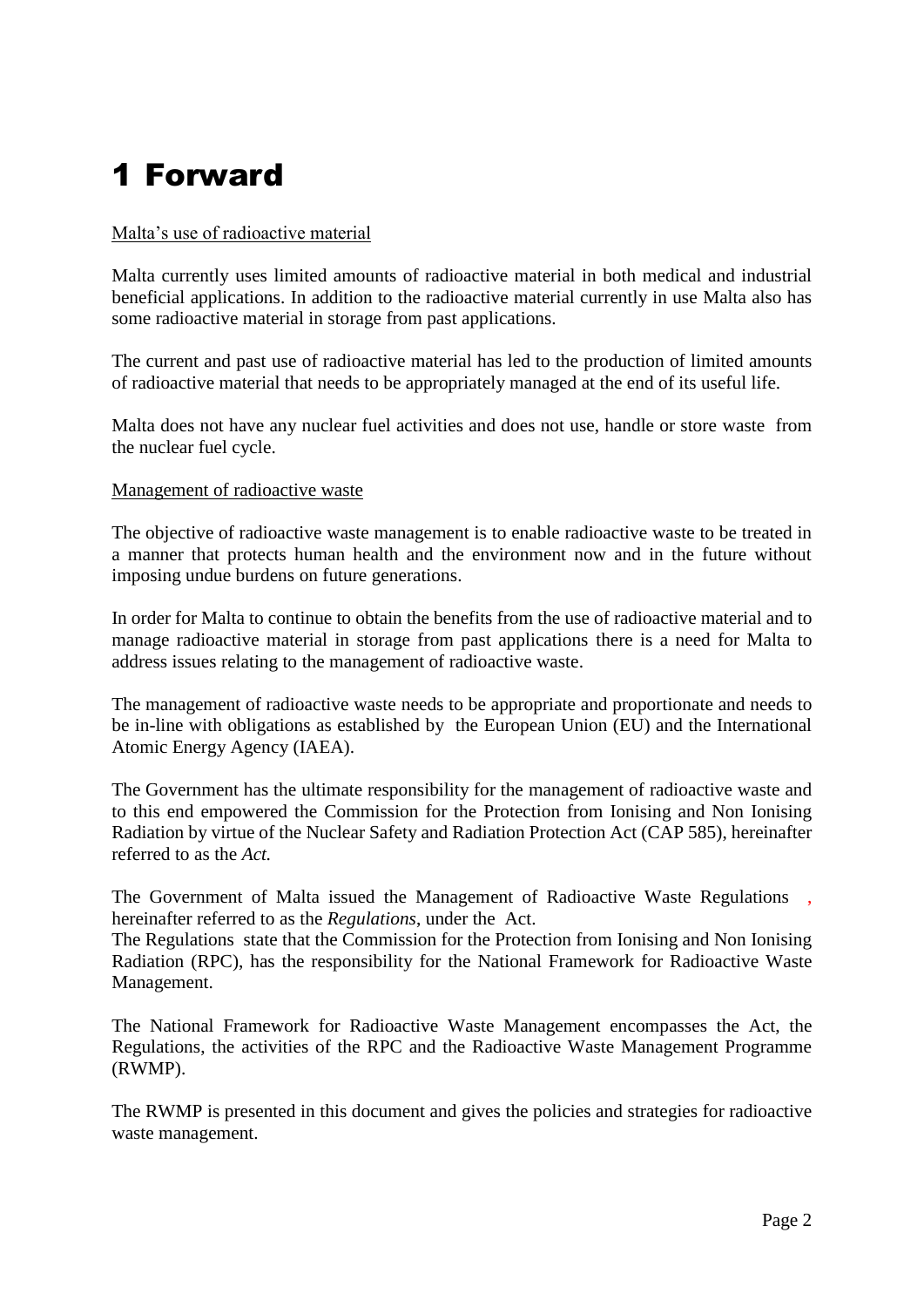# <span id="page-2-0"></span>2 The National Framework for Radioactive Waste Management

Through the National Framework for Radioactive Waste Management (referred to in this document as the *National Framework*) the Government aims to protect the environment and the population from the effects of ionising radiation emanating from radioactive waste.

The National Framework consists of

- Act :- Nuclear Safety and Radiation Protection Act (CAP 585)
- **Regulation**:- Management of Radioactive Waste Regulations (referred to in this document as the regulations)
- **Regulator**:- Commission for the Protection from Ionising and Non Ionising Radiation

**Radioactive Waste Management Programme:-** This is required by Regulation 6 of the Regulations and contains policies and strategies and elaborates on the responsibilities of the various stakeholders

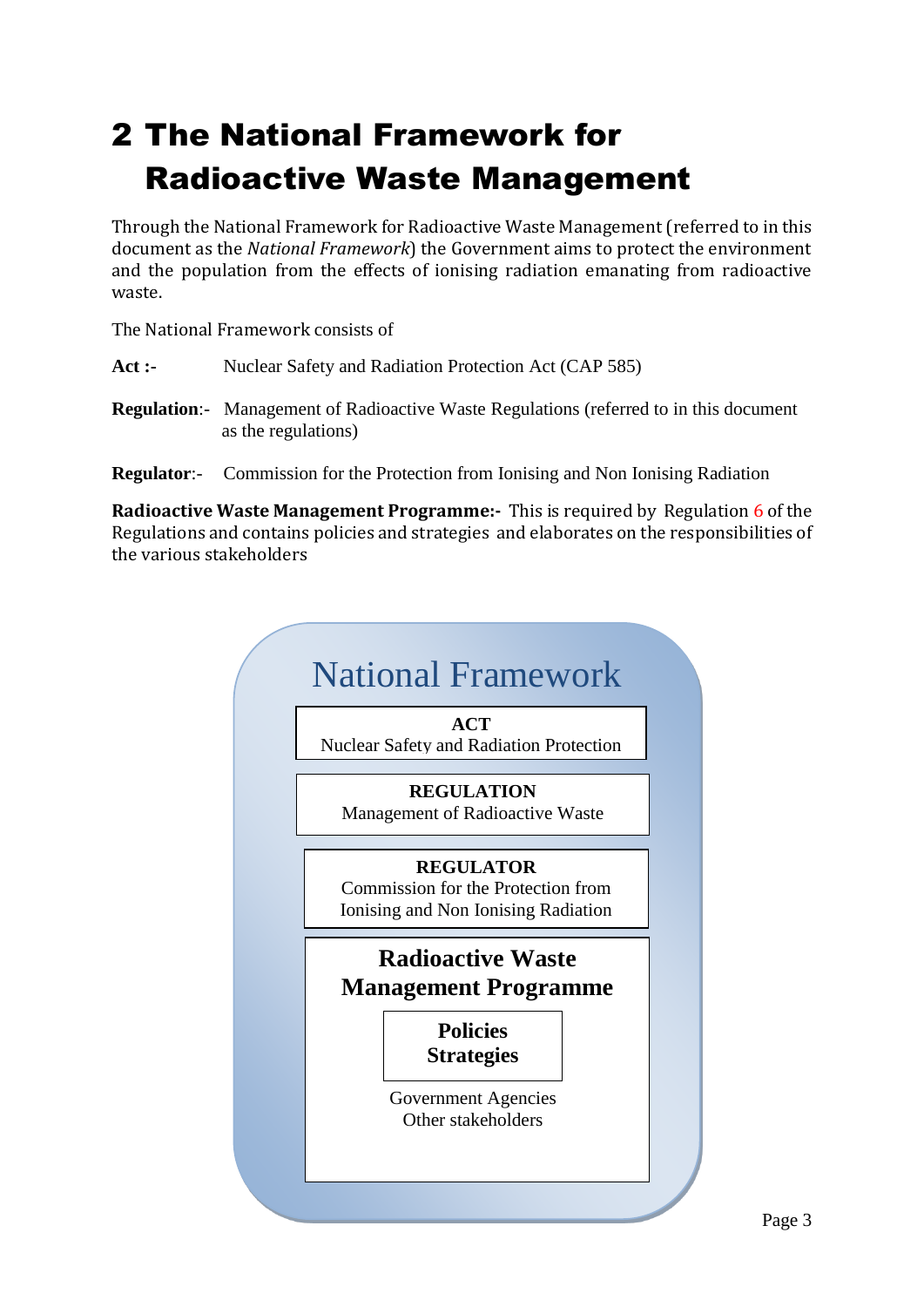#### <span id="page-3-0"></span>**2.1 Nuclear Safety and Radiation Protection Act**

The purpose of the Act is to includes provisions for the adequate protection of people in current and future generations against the harmful effects of ionising radiation. The regulatory control of radioactive waste falls within this scope. Part XI of the Act deals specifically with the regulatory control of radioactive waste.

#### <span id="page-3-1"></span>**2.2 Management of Radioactive Waste Regulations**

The Regulations, made under the Act, enabled Malta to transpose those aspects of Council Directive 2011/70/Euratom on the establishment of Community Framework for the responsible and safe management of spent fuel and radioactive waste as well as the Joint Convention on the Safety of Spent Fuel Management and on the Safety of Radioactive Waste Management that had not been transposed directly by the Act.

The Regulations require that Malta has an appropriate Radioactive Waste Management Programme (RWMP) in place for the management of radioactive waste.

The RWMP (as required by regulation 6) is based on the principles given in section 3 and is set out in sections 4 and 5 of this document

#### <span id="page-3-2"></span>**2.3 Radioactive Waste Regulator**

Article 36 of the Act and regulation 12 of the Regulations gives the RPC the responsibility for acting as the regulator for the management of radioactive waste.

#### <span id="page-3-3"></span>**2.4 Radioactive Waste Management Programme**

This RWMP has been created following consultation with the relevant stakeholders and sets out the Government's position with regard to the management of radioactive waste.

The radioactive waste management programme aims to provide for the safety and sustainability of radioactive waste management over generations.

The radioactive waste management programme contains policies and strategies

#### **Policies**

Policies define goals for the management of radioactive waste.

The policy aspects have been designed to be valid in the long term and should only need revision in the event of new international obligations or if there is a significant change in the radioactive waste characteristics of Malta. The Policies form a starting point for the development of radioactive waste management strategies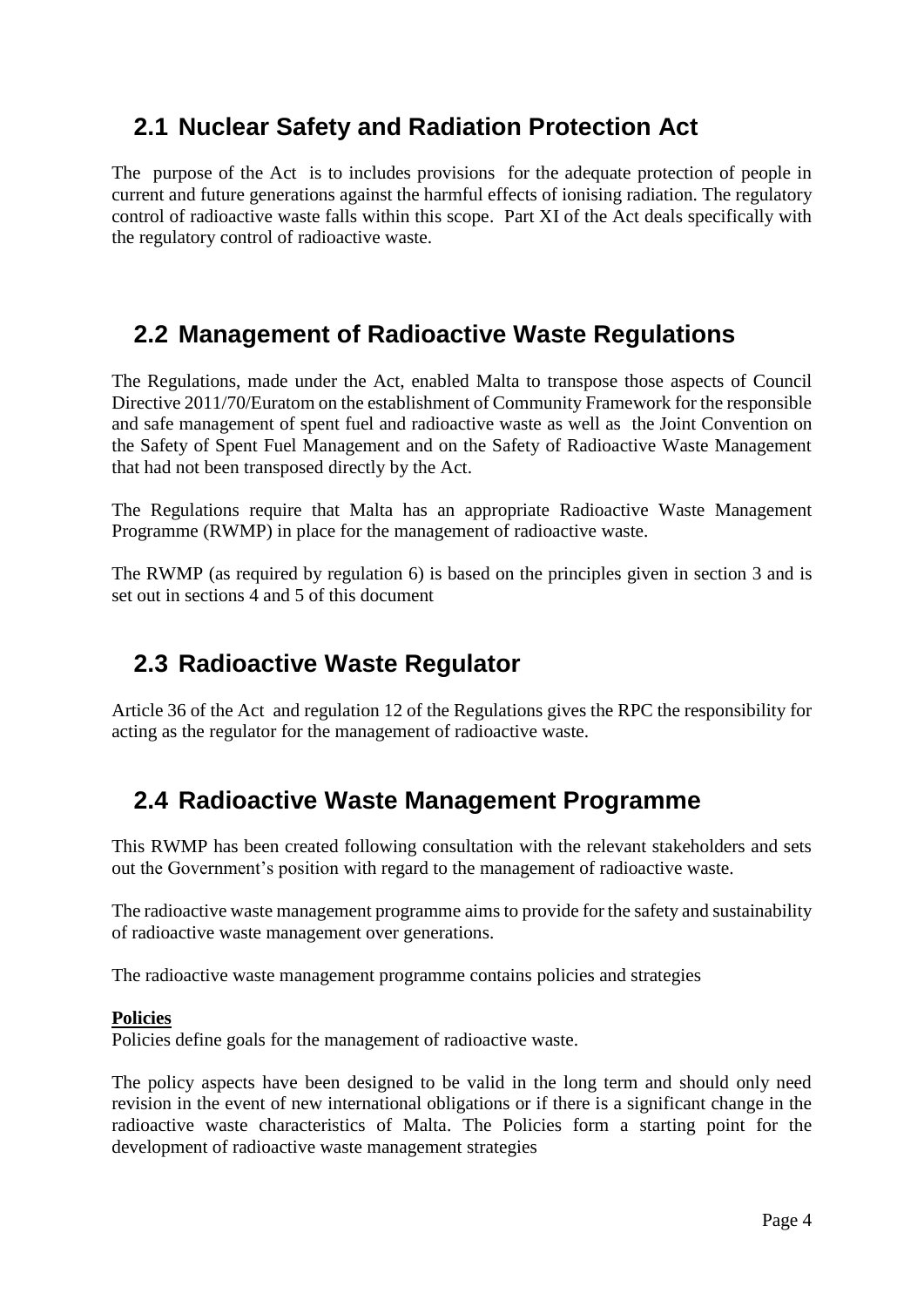#### **Strategies**

Strategies are the means for achieving the goals and requirements set out in the policy. Strategies are the ways and methods to implement the policies.

# <span id="page-4-0"></span>3 Guiding principles

The management of radioactive waste in Malta will be based upon the following general principles. Section 5 applies these principles in the different aspects of radioactive waste management.

- 1. The prime responsibility for radioactive waste resides with the waste producer.
- 2. Minimisation of the generation of radioactive waste.
- 3. Ensuring adequate and suitable conditioning of waste.
- 4. Development of adequate financing schemes to allow for management of radioctive waste.
- 5. Setting up of a centralised storage facility.
- 6. Prohibition of the importation of radioactive waste into Malta.
- 7. Take-back arrangements shall be in place with the original suppliers for sealed sources.
- 8. Malta will manage any radioactive waste that cannot be sent overseas (in line with Supervision and Control of Shipments of Radioactive Waste and Spent Fuel) Regulations, SL 549.51 and will seek disposal options for such waste in Malta.
- 9. Gain control over sources that are out of regulatory control.
- 10. Safe recovery of orphan sources.
- 11. Export of sources for reuse/recycling.
- 12. All stakeholders shall be adequatly trained.
- 13. Participatation in international research activites.
- 14. To reduce the likelihood of accidents due to, or loss of radioactive wastes.
- 15. Storage of short lived medical unsealed radioactive sources by waste producer.
- 16. To have an appropriate emergency response systems in place.
- 17. That radioactive waste shall be centrally managed in the long term.
- 18. To enhance public confidence in relation to the radioactive waste management through public consultation.
- 19. Shall define how and when the identified goals and requirements will be achieved for the management of radioactive waste
- 20. Shall identify the competencies needed for achieving the goals and how they will be provided
- 21. Shall elaborate on the ways in which the various types of radioactive waste in the country, including, where appropriate, spent fuel, will be managed during all phases of the radioactive waste life cycle (from cradle to grave);
- 22. The implementation of waste management options to be proportionate to the waste using a graded approach.
- 23. Evidence-based and documented decision-making process shall be applied with regard to all stages of the management of radioactive waste
- 24. The interdependencies between all steps in radioactive waste generation and management shall be taken into account
- 25. The use of passive safety features for the long term management of radioactive waste.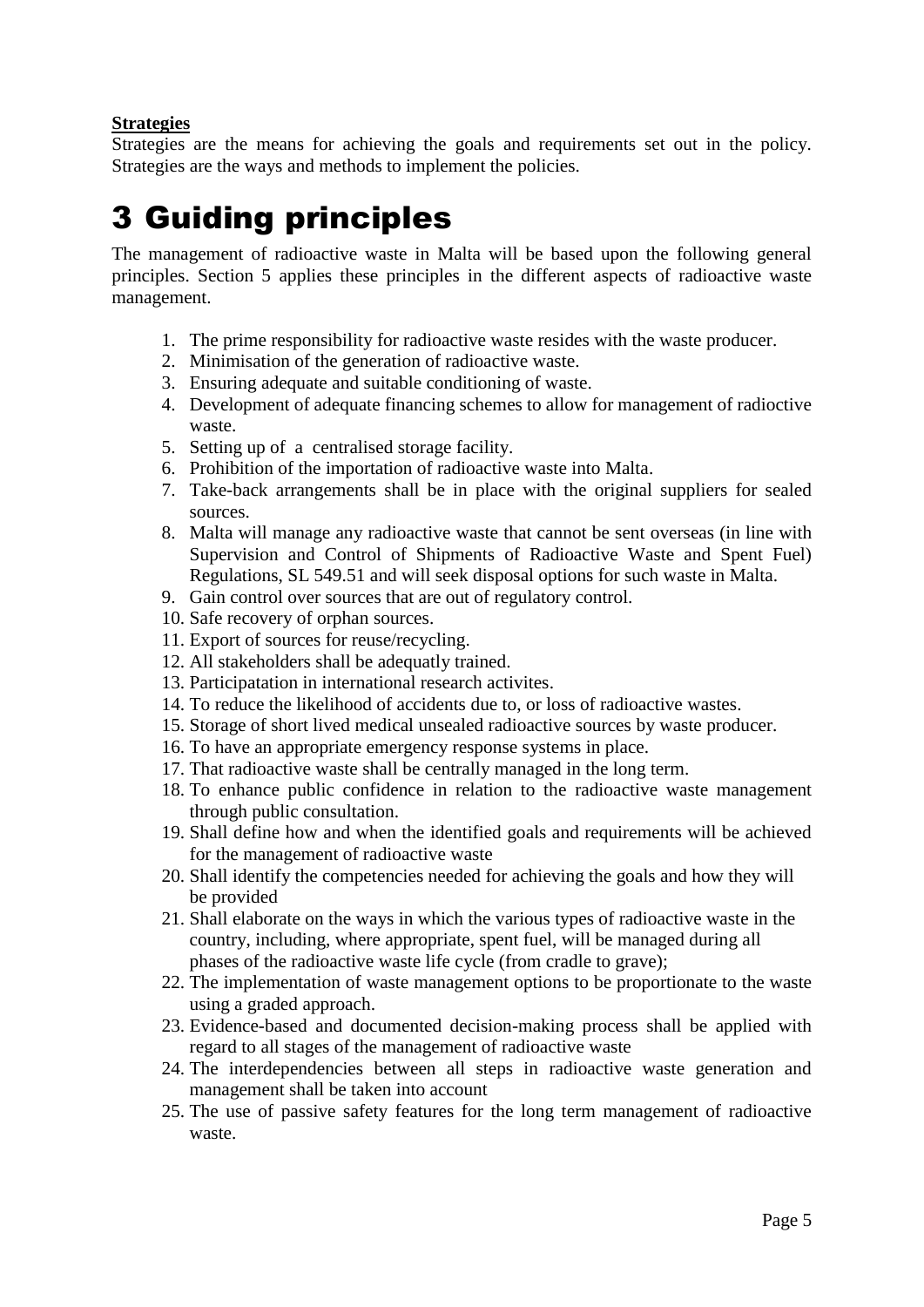## <span id="page-5-0"></span>4 Stakeholder Responsibilities

To have an effective radioctive waste programme there needs to be allocation of responsibilty and accountability.

Whereas the government has the responsibility for the long term central management of waste at a national level including final disposal. Primary responsibility for the management of radioactive waste rests with the waste generator.

The allocation of the responsibilities will be:

#### <span id="page-5-1"></span>**4.1 Employers**

Employers obligations:-

- Comply with all current and future Maltese legislation including Basic Safety Standards for Ionising Radiation Regulations (SL 585.01)
- Establish a safe and secure on-site storage
- Notify the RPC when a source reaches the end of its useful working life
- Keeps records of all sources at the site including disused sources
- Provide sufficient funds for the management of waste

#### <span id="page-5-2"></span>**4.2 Commission for the Protection from Ionising and Non Ionising Radiation**

Regulation 12 of the regulations gives the responsibility to the RPC for the implementation of the regulations and Regulation 12(3) states elaborates on the RPC's role and states:

- a. Advise the Minister on financial issues relating to the radioactive waste management programme.
- b. Advise the Minister on assignment of responsibilities to various stakeholders
- c. Monitor the radioactive waste management programme key performance indicators The key performance indicators shall include the significant milestones to achieve the permanent solution (including central storage and disposal) and timeframes for the achievement of those milestones.
- d. Maintain an inventory of all radioactive waste and estimates for future quantities, indicating the location and amount of the radioactive waste in accordance with appropriate classification of the radioactive waste as required.
- e. Provide a system of appropriate licencing of radioactive waste management activities, including appropriate measures for the post-closure periods of disposal facilities;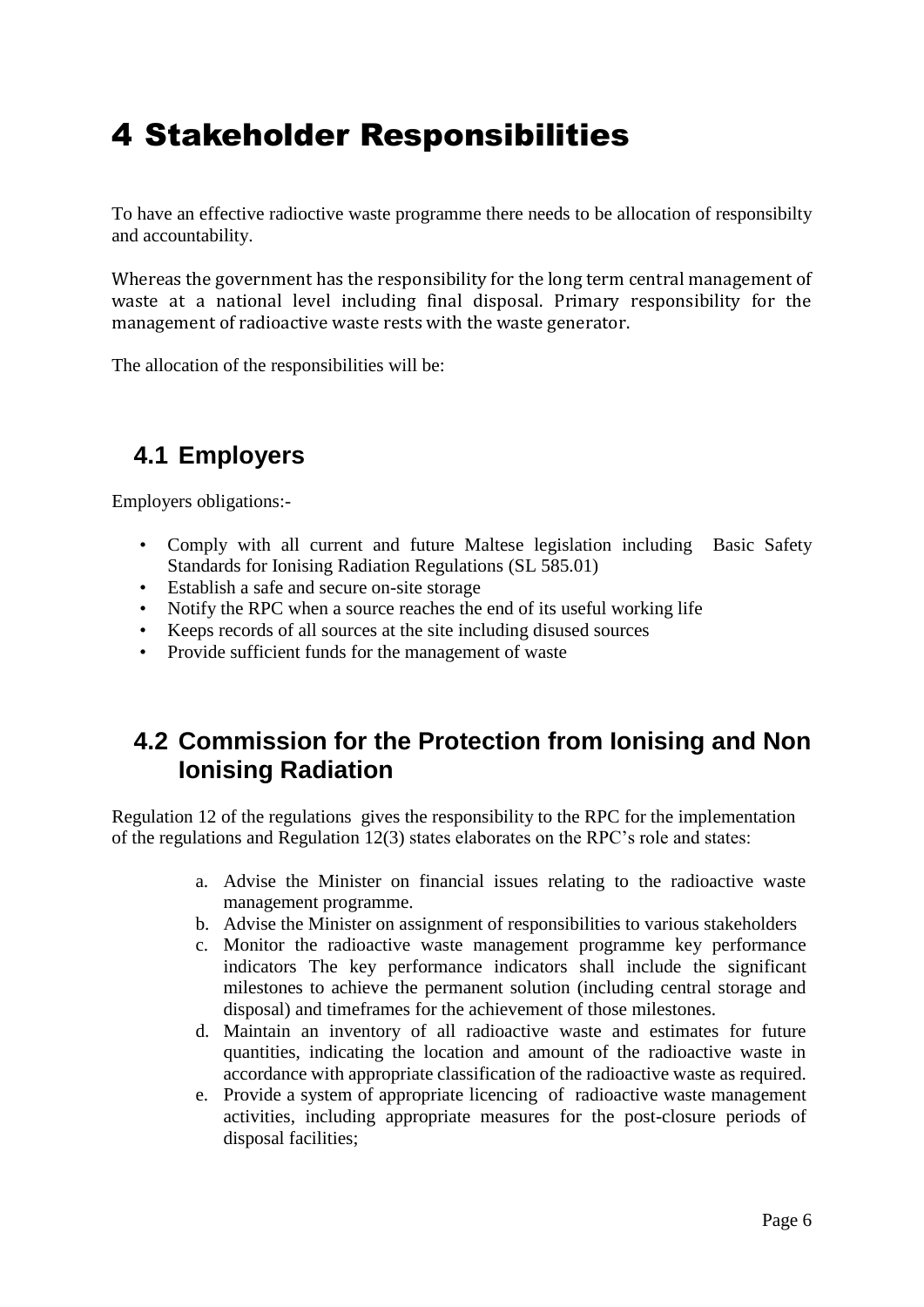- f. Perform enforcement actions, including the suspension of activities and the modification, expiration or revocation of a licence together with requirements, if appropriate, for alternative solutions that lead to improved safety;
- g. Seek to improve the national framework, taking into account operating experience, insights gained from the decision-making process referred to in Regulation 6(6) of these Regulations, and the development of relevant technology and research.
- h. Perform reviews and update, as required, the national programme, taking into account technical and scientific progress as appropriate as well as recommendations, lessons learned and good practices from peer reviews
- i. Notify to the European Commission of the national programmes and any subsequent significant changes.
- j. Report to the European Commission on the implementation of this Directive for the first time by 23 August 2015, and every 3 years thereafter, taking advantage of the review and reporting under the Joint Convention.
- k. Respond to any request from the European Commission for any clarification made in connection with the national programme.
- l. At least every 10 years, arrange for self-assessments of the national framework, competent regulatory authority, national programme and its implementation, and invite international peer review of the national framework, competent regulatory authority and/or national programme with the aim of ensuring that high safety standards are achieved in the safe management of radioactive waste. The outcomes of any peer review shall be reported to the European Commission and the other Member States, and may be made available to the public where there is no conflict with security and proprietary information.
- m. Comply with the Maltese reporting requirements and full attendance of meetings under the Joint Convention on the Safety of Spent Fuel Management and on the Safety of Radioactive Waste Management

#### <span id="page-6-0"></span>**4.3 Operator of future centralised storage facility.**

The operator of storage facility shall:

- Set up and manage the centralised storage facilty,
- Obtain a licence from the RPC and comply with all conditions specified in the licence for operation of the facility
- Take over legal ownership for all disused/spent sources within its facilities
- Ensure safety and security of disused/spent sources during the long term storage at its facilities
- Keep records of all radioactive sources within its facilities
- Keep RPC informed about the inventory of disused/spent radioactive sources

#### <span id="page-6-1"></span>**4.4 Technical service providers.**

- Be authorised by RPC,
- Give any required technical support for the RWMP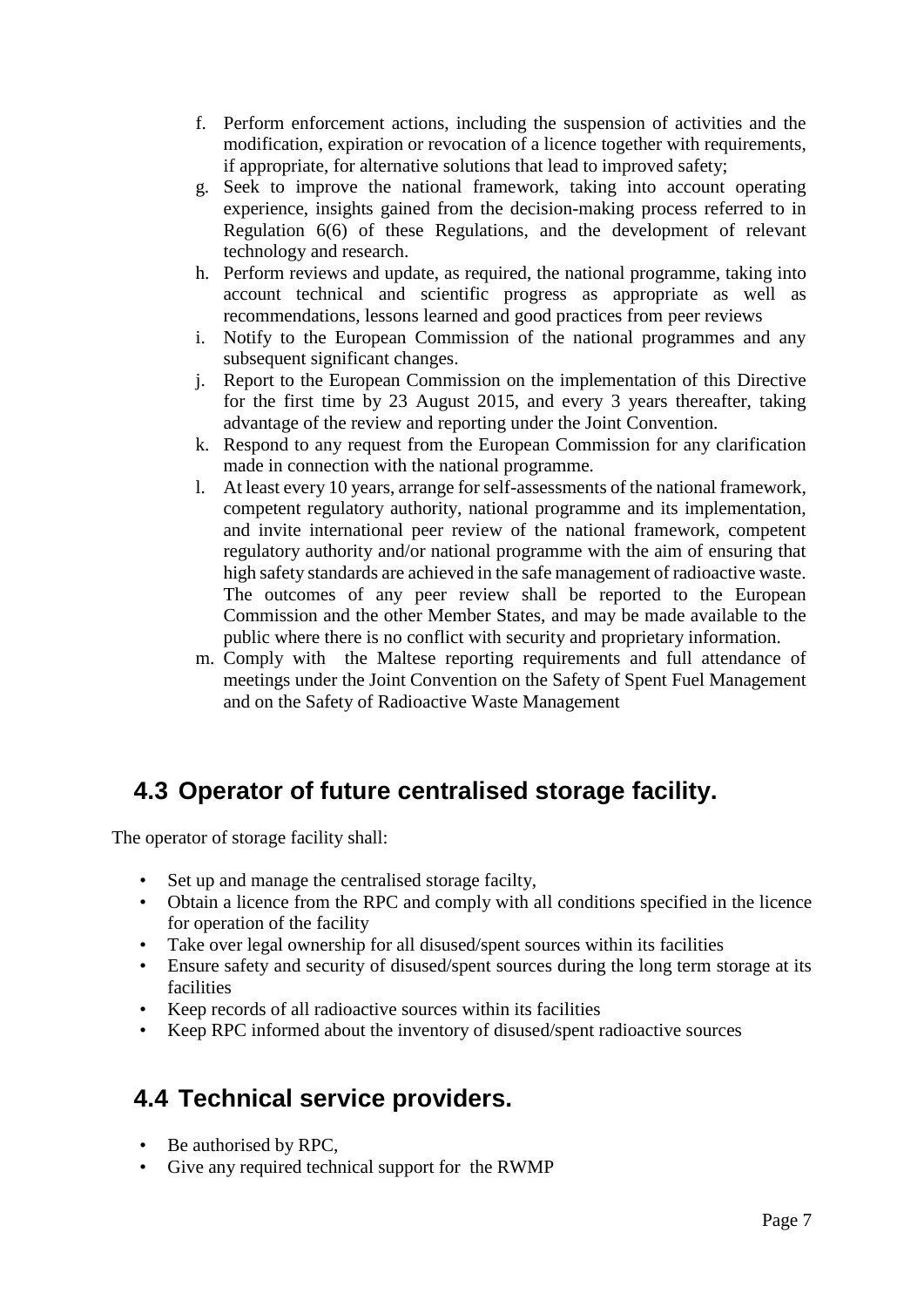# <span id="page-7-0"></span>5 Policies and Strategies for the Management of Radioactive Waste

#### <span id="page-7-1"></span>**5.1 Financing of radioactive waste management**

| Policy   | 1. To ensure that sufficient funds are available for the management of radioctive<br>waste.                                                                             |
|----------|-------------------------------------------------------------------------------------------------------------------------------------------------------------------------|
|          | 2. The owner of the waste will be responsible for the financing its<br>management.                                                                                      |
|          | 3. An assessment of the national programme costs and the underlying basis<br>and hypotheses for that assessment, which must include a profile over<br>time.             |
| Strategy | 1. RPC to produce various budget estimates for different storage, disposal<br>scenarios. The budget estimates to include the costs for the whole<br>programme over time |
|          | 2. The government shall decide on how the programme shall be financed over<br>time.                                                                                     |
|          | 3. No funding for radioactive waste management is to come from budget<br>allocated to the RPC                                                                           |

#### <span id="page-7-2"></span>**5.2 Waste minimisation**

| Policy   |    | 1. To have the minimum number of sources that need to be treated as            |
|----------|----|--------------------------------------------------------------------------------|
|          |    | radioactive waste                                                              |
|          |    | To ensure that the physical volume of waste is minimized as is safely          |
|          |    | achievable                                                                     |
| Strategy |    | 1. RPC only to give clearance for import of radioactive material for justified |
|          |    | uses.                                                                          |
|          |    | The replacement of radioactive sources by non-radioactive alternatives if      |
|          |    | available.                                                                     |
|          | 3. | Return of disused sealed sources to the overseas supplier.                     |

### <span id="page-7-3"></span>**5.3 Waste Conditioning**

| Policy   | 1. Any Conditioning is to allow for future disposal options produce a waste       |
|----------|-----------------------------------------------------------------------------------|
|          | package acceptable for handling, storage, transport, disposal                     |
| Strategy | 1. Conditioning to be done in accordance with waste acceptance criteria of        |
|          | future storage or waste facility.                                                 |
|          | 2. Until such time as storage/disposal facilities are available the RPC to ensure |
|          | that users who currently hold sources make sure that:                             |
|          | • Waste is not to embedded in any permanent matrix such as lead or                |
|          | concrete.                                                                         |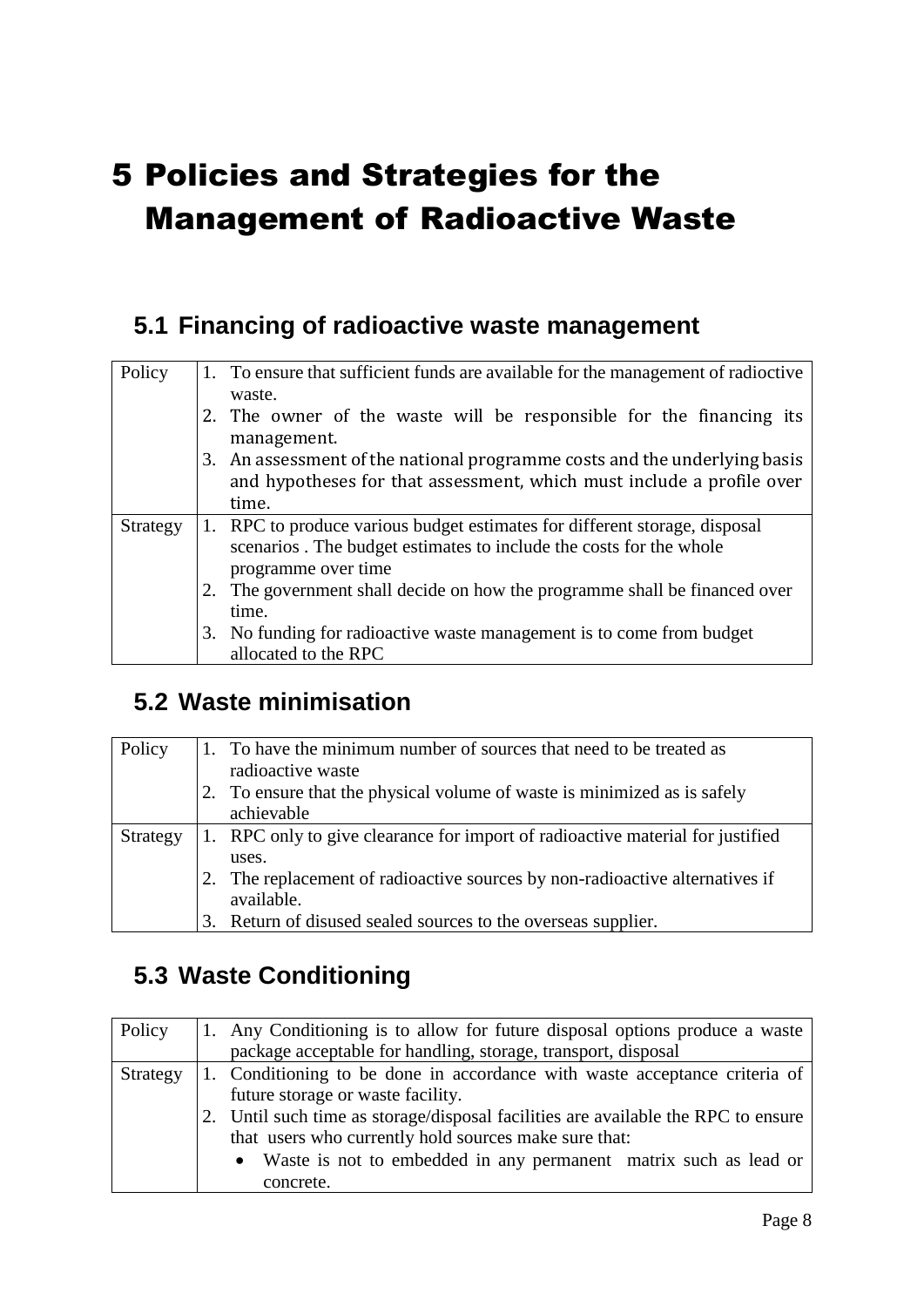|  | Waste to be shielded using the ALARA principle.                               |
|--|-------------------------------------------------------------------------------|
|  | Full documentation to be created for each waste package                       |
|  | 3. Any organisation running a central storage facility is to get RPC approval |
|  | before performing any conditioning.                                           |
|  |                                                                               |

## <span id="page-8-0"></span>**5.4 Central Storage Facility**

| Policy   |    | 1. Until such time a disposal option is available, a central storage facility is to  |
|----------|----|--------------------------------------------------------------------------------------|
|          |    | be set up.                                                                           |
|          |    | 2. Long-lived Sources will be stored in one central storage facility                 |
|          |    | 3. Central store will have a planned operating life of at least fifty years.         |
| Strategy |    | 1. RPC To obtain equipment for storage facility to include:                          |
|          |    | a) 20 foot ISO storage container                                                     |
|          |    | b) Type A storage container and capsules designed for transport and                  |
|          |    | storage                                                                              |
|          |    | c) Lead shielding bricks                                                             |
|          |    | 2. RPC to present to the Government options for the setting up of storage room       |
|          |    | with costings, options to include:                                                   |
|          |    | a) General governmental waste agency to take responsibility for the                  |
|          |    | management of the store.                                                             |
|          |    | b) Private organisation takes on the resposibility for the management of the         |
|          |    | store at his own facility                                                            |
|          |    | c) Private organisation takes on the resposibility for the management of the         |
|          |    | store at government site                                                             |
|          |    |                                                                                      |
|          |    | 3. Government identifies entity to to set up and run storage facility.               |
|          | 4. | Government to set any fees to be charged for the use of the store.                   |
|          |    | 5. Facility and any TSOs to be licenced by RPC and will fall under all               |
|          |    | appropriate Maltese regulations including, but not limited to Management of          |
|          |    | Radioactive Waste Regulations and Basic Safety Standards for Ionising                |
|          |    |                                                                                      |
|          |    | Radiation Regulations (SL585.01)                                                     |
|          |    | 6. Once central facility is operational users are to transfer disused sources to it. |
|          |    | 7. RPC will not authorise the storage of disused sources on site once central        |
|          |    | facility is operational.                                                             |
|          |    | 8. Organisation running the central storage facility is to take ownership for all    |
|          |    | disused/spent radioactive sources within its facilities                              |
|          |    |                                                                                      |

## <span id="page-8-1"></span>**5.5 Future Disposal**

| Policy | 1. Indefinite storage is not an option, the goal is to seek a viable disposal option |
|--------|--------------------------------------------------------------------------------------|
|        | for radioactive waste.                                                               |
|        | 2. Disposal is seen as the final solution for the management of long lived (ie)      |
|        | half-lifes $>$ 30 years) radioactive waste.                                          |
|        | 3. Prior to a viable disposal option being found, long lived waste to be stored in   |
|        | central location.                                                                    |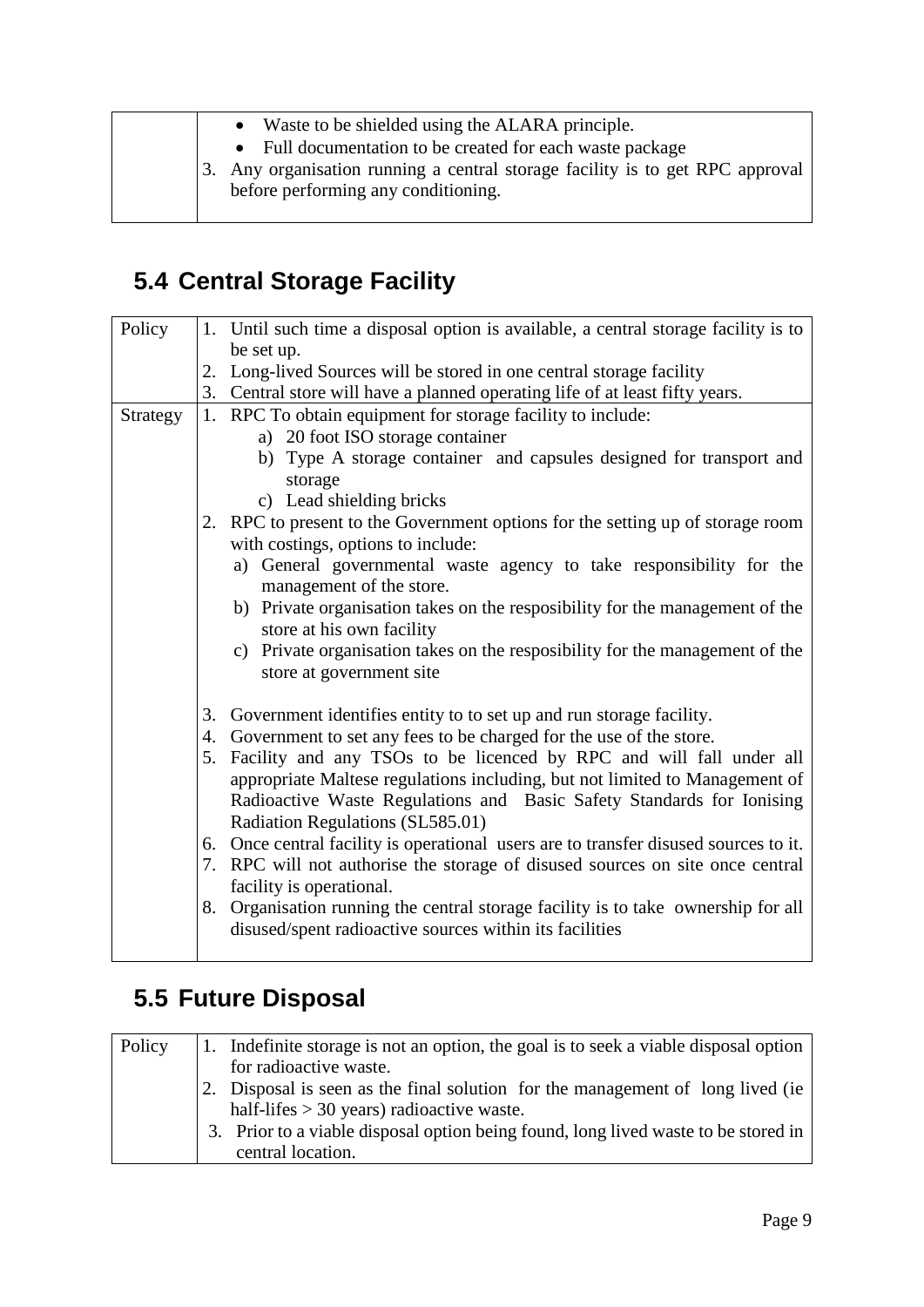|          |    | 4. Any Maltese disposal option must consider the environmental aspects.             |
|----------|----|-------------------------------------------------------------------------------------|
|          |    | Complete environmental risk assessment must be performed                            |
|          |    |                                                                                     |
|          |    | 5. In view of the fact that no disposal option has been identified at the moment    |
|          |    | a disposal option will be sought before thirty years have elapsed.                  |
|          | 6. | In the event that a disposal facility is set up in Malta, the concepts or plans for |
|          |    | the post-closure period of a disposal facility's lifetime, including the period     |
|          |    | during which appropriate controls are retained, and the means to be employed        |
|          |    | to preserve knowledge of that facility in the longer term to be considered.         |
| Strategy |    | 1. A viable disposable option will be sought before thirty years have elapsed.      |
|          |    |                                                                                     |
|          |    | The permanent solution (i.e. disposal) will take into account the current           |
|          |    | inventory and sources recovered due to detection at the ports and sources           |
|          |    | recovered due to the campaigns.                                                     |
|          |    | 2. It is likely that the following options could be considered:                     |
|          |    | Export of material                                                                  |
|          |    | Bore Hole Disposal option;                                                          |
|          |    | Any other multi-lateral solution as may become available                            |
|          | 3. | The disposal option will need to take into account the nature of the waste,         |
|          |    | namely:                                                                             |
|          |    | Total number of existing sources and possible future acquisitions to waste          |
|          |    | inventory.                                                                          |
|          |    | • Radionuclides,                                                                    |
|          |    | Activities                                                                          |
|          |    |                                                                                     |
|          |    | Physical state of the source, including any possible degratation in the<br>sources. |
|          |    |                                                                                     |
|          |    | Site characterisation                                                               |
|          |    |                                                                                     |

#### <span id="page-9-0"></span>**5.6 Gaining control over sources that are out of regulatory control**

| Policy   |    | 1. To bring into regulatory control any sources that are discovered.           |
|----------|----|--------------------------------------------------------------------------------|
|          | 2. | To develop a source recovery plan                                              |
|          | 3. | To aim to detect radioactive material in trans-shipment through Malta          |
|          | 4. | Any material discovered in trans-shipment to be returned to country of         |
|          |    | origin                                                                         |
| Strategy | 1. | On discovery of source within Malta, RPC or CPD to be informed. If required    |
|          |    | radiological emergency plan to be initated.                                    |
|          |    | 2. Customs to monitor imports at major ports of entry, including all goods     |
|          |    | entering Malta through the Malta Freeport.                                     |
|          |    | 3. Customs to monitor a proportion of goods in trans-shipment through Malta    |
|          |    | Freeport                                                                       |
|          |    | 4. Radioactive material discovered in trans-shipment to be returned to country |
|          |    | of origin                                                                      |
|          |    | 5. RPC to to decide on targeted areas which may be subject to search within    |
|          |    | Malta.                                                                         |
|          |    | 6. Once central storage facility is available run campaigns for collection of  |
|          |    | sources, including schools and lightning rods.                                 |
|          | 7. | Initatives targetted at metal recycling facilities in Malta                    |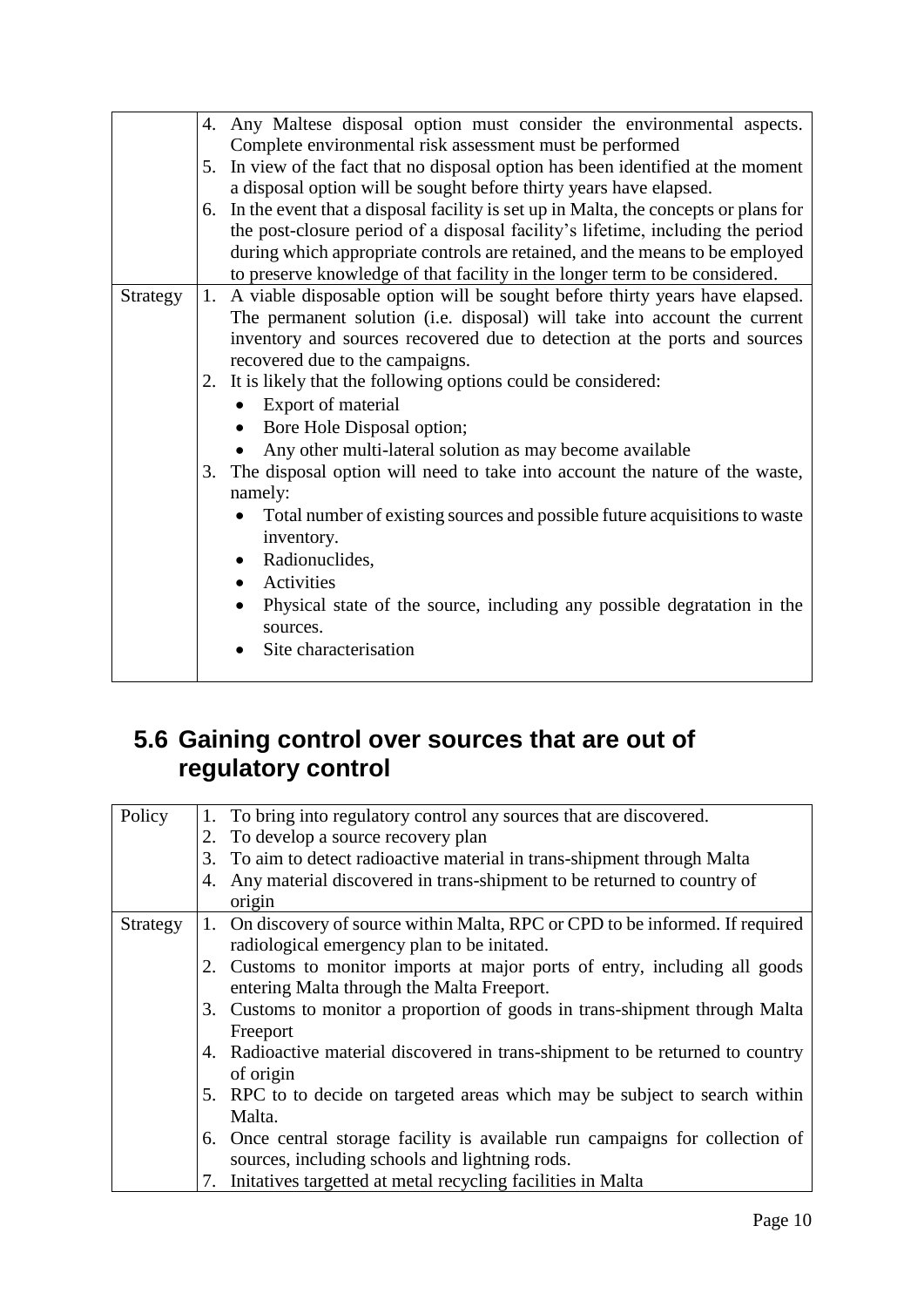### <span id="page-10-0"></span>**5.7 Emergency Plans**

| Policy   |    | Employers shall have their own appropriate plans to deal with safety and  |
|----------|----|---------------------------------------------------------------------------|
|          |    | security of any material in use or in storage                             |
|          |    | RPC/CPD to have ability to respond as required                            |
| Strategy |    | 1. RPC to ensure that employers have emergency plans in place through the |
|          |    | authorisation and inspection process.                                     |
|          |    | RPC/CPD to initiate the National Radiological Emergency Plan when         |
|          |    | required                                                                  |
|          | 3. | RPC to keep the radiological emergency plan and the threat assessment     |
|          |    | updated                                                                   |

#### <span id="page-10-1"></span>**5.8 Orphan Source Recovery**

| Policy   | Recovery performed by trained personnel in a controlled manner paying due      |
|----------|--------------------------------------------------------------------------------|
|          | consideration to radiation safety issues of workers and the public.            |
| Strategy | Recovery to be performed in line with the National Radiological Emergency      |
|          | Plan which assigns CPD as the lead technical agency                            |
|          | 2. On discovery of source the recovery is to be co-ordinated by CPD as the     |
|          | lead technical agency.                                                         |
|          | 3. Office of Secretariat of the RPC to give CPD advice on recovery operations. |
|          | 4. Immediate action for Category 1, 2 and 3 sources.                           |
|          | 5. National radiological emergency to be initiated by either RPC or CPD        |

### <span id="page-10-2"></span>**5.9 Return of radioactive sealed sources**

| Policy   | 1. Attempts to be made to send any existing disused sources to storage/disposal |
|----------|---------------------------------------------------------------------------------|
|          | facilities in other countries                                                   |
|          | 2. New sealed sources to be returned to supplier once these become disused.     |
|          | 3. Any transport operation do be fully compliant with applicable transport      |
|          | regulations                                                                     |
| Strategy | 1. RPC will not authorise the import of new sources unless a declaration is     |
|          | provided by the user for the export of the source.                              |

### <span id="page-10-3"></span>**5.10 Shipment of Radioactive waste out of Malta**

| Policy   | Export of radioactive waste will be encouraged                               |  |
|----------|------------------------------------------------------------------------------|--|
|          | Any export of radioactive waste to be done in conformity with (Supervision   |  |
|          | and Control of Shipments of Radioactive Waste and Spent Fuel)                |  |
|          | Regulations, SL 549.51                                                       |  |
| Strategy | 1. Until such time as a disposal option becomes available in Malta, RPC will |  |
|          | encourage Radiation Employers to explore the possibility of exporting        |  |
|          | radioactive waste                                                            |  |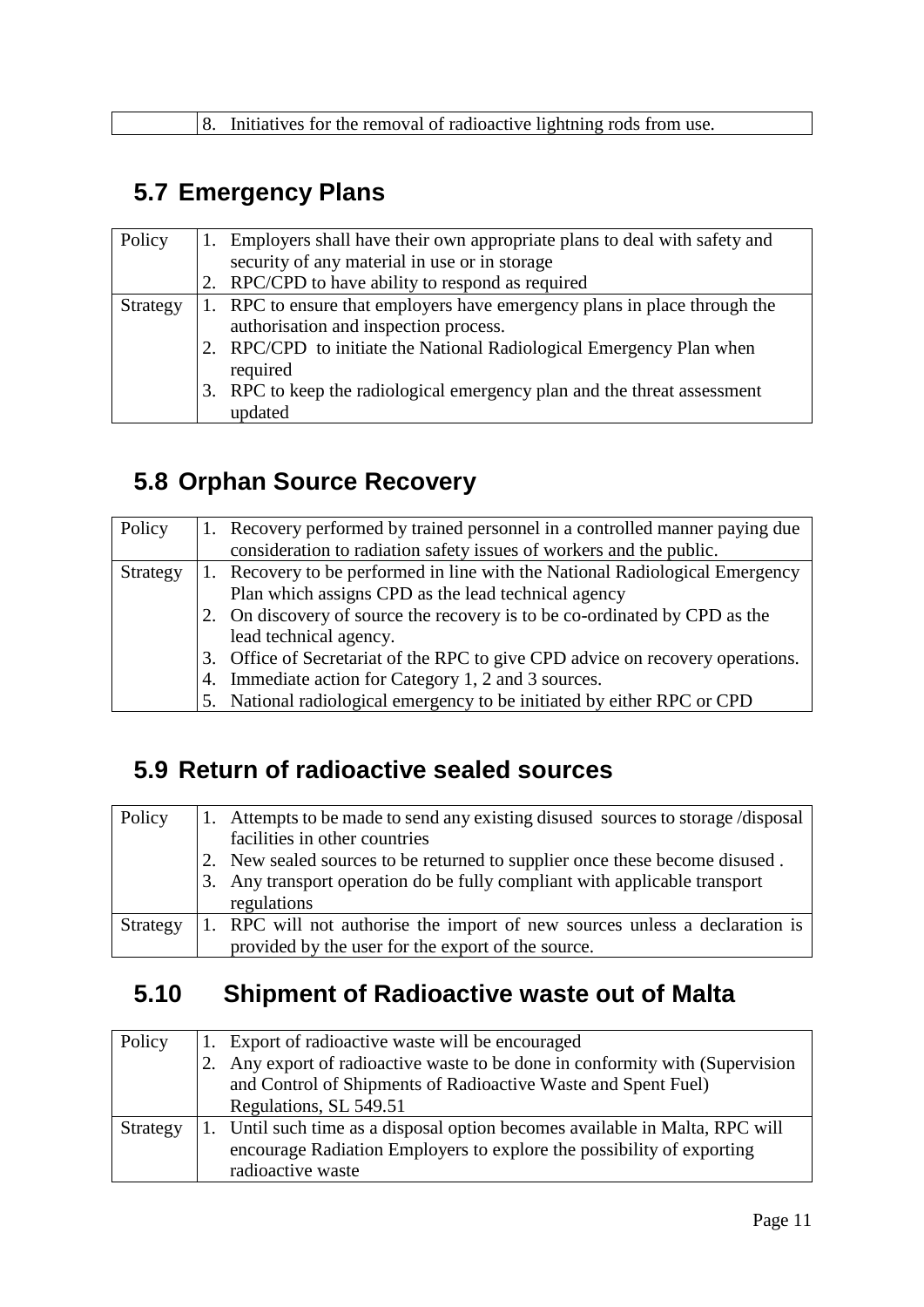| 2. RPC to ensure radiation employers aware of SL 549.51              |  |
|----------------------------------------------------------------------|--|
| 3. EPA to Process any applications made in connection with SL 549.51 |  |

### <span id="page-11-0"></span>**5.11 Imports of Waste**

| Policy | 1. Malta will not accept radioactive waste to be imported into Malta for any |
|--------|------------------------------------------------------------------------------|
|        | purpose.                                                                     |
|        | Strategy 1. RPC will not give clearance for import.                          |

#### <span id="page-11-1"></span>**5.12 Discharges from nuclear medicine departments**

| Policy   |    | 1. Unsealed nuclear medicine emissions to the environment will be kept as low<br>as reasonably achievable taking into account economic and social factors.                                                                                                                                                                                                              |
|----------|----|-------------------------------------------------------------------------------------------------------------------------------------------------------------------------------------------------------------------------------------------------------------------------------------------------------------------------------------------------------------------------|
| Strategy | 2. | 1. Unsealed nuclear medicine sources to be stored for as long as reasonably<br>achievable and emissions to the environment must be under a discharge<br>authorisation issued by the RPC pursuant to Basic Safety Standards for<br>Ionising Radiation Regulations (SL585.01)<br>Emissions to be subject to radiological assessment following RPC operating<br>procedure. |

### <span id="page-11-2"></span>**5.13 Education and Training**

| Policy   | 1. Persons involved in the handling, transport, storage and possible future<br>disposal shall be be sufficiently trained.                                                                                                                                                         |
|----------|-----------------------------------------------------------------------------------------------------------------------------------------------------------------------------------------------------------------------------------------------------------------------------------|
| Strategy | 1. RPC to enforce the requirements stipulated in regulation 13 of Management<br>of Radioactive Waste Regulations that their staff have adequately trained.<br>2. RPC to facilitate participation in any IAEA training activities in the field of<br>radioactive waste management. |

### <span id="page-11-3"></span>**5.14 Research**

| Policy   | 1. Malta will support and participate if possible in any international research |  |
|----------|---------------------------------------------------------------------------------|--|
|          | initiatives in the management of radioactive waste.                             |  |
| Strategy | 1. RPC to keep abreast of any EU/IAEA activities in this area and to get        |  |
|          | support for such activities.                                                    |  |
|          | 2. RPC to seek to get any relevant stakeholders involved in any EU/IAEA         |  |
|          | training activities.                                                            |  |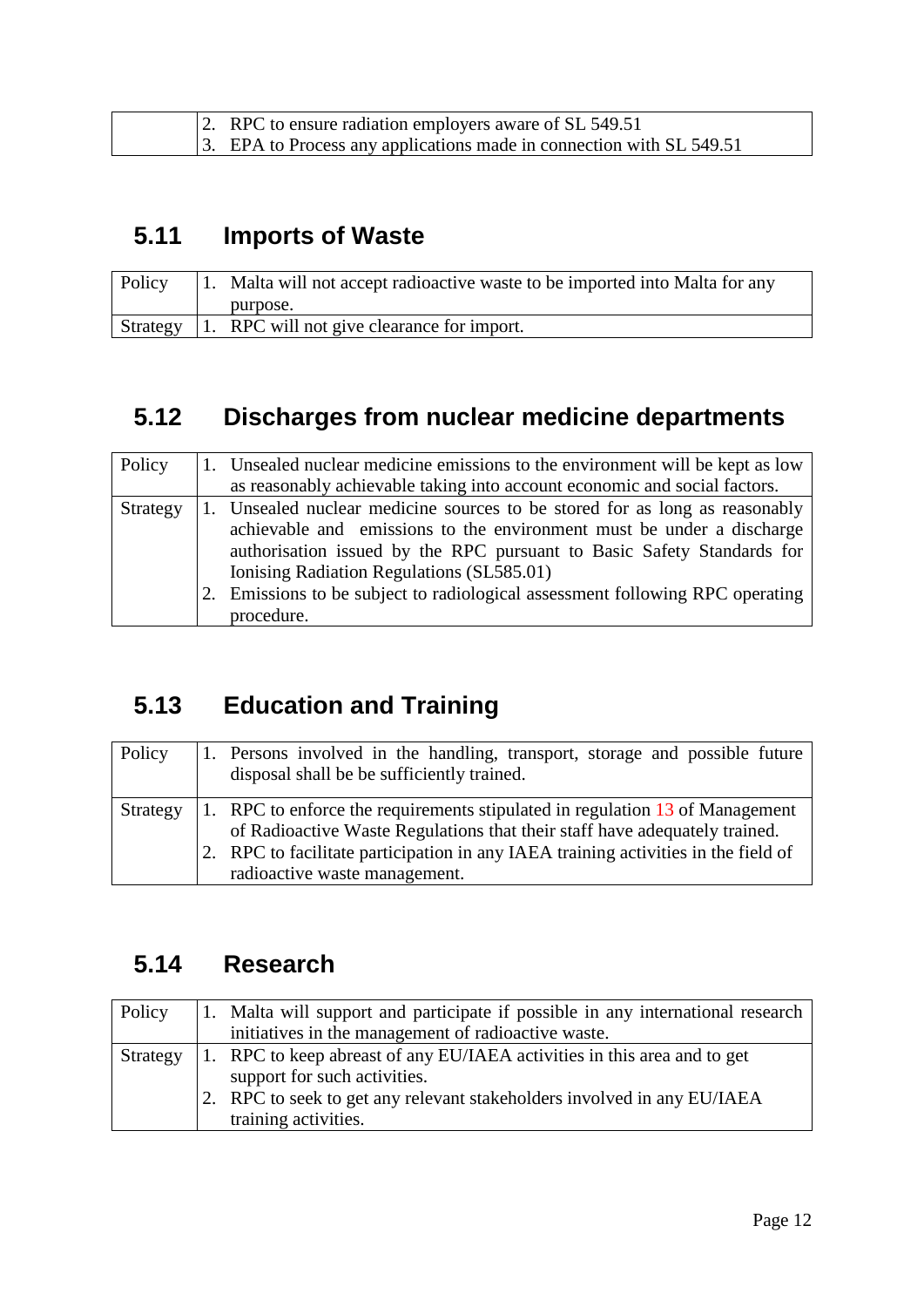### <span id="page-12-0"></span>**5.15 Public Participation**

| Policy   |    | 1. Seek to keep public fully informed and involved in the long term<br>management of radioactive waste. |  |
|----------|----|---------------------------------------------------------------------------------------------------------|--|
|          | 2. | Public be given the necessary opportunities to participate effectively in the                           |  |
|          |    | decision- making process regarding radioactive waste management                                         |  |
| Strategy |    | 1. This programme and any revisions to go out for public consultation.                                  |  |
|          |    | 2. RPC to make available to public National Report for the Joint Convention                             |  |
|          |    | and any other reports made in connection with key performance indicators                                |  |

## <span id="page-12-1"></span>6 Key Performance Indicators

Key performance indicators (KPI) are discernible events that can be used to determine if Malta is meeting its policy targets

The RPC shall be responsible for monitoring KPIs and shall produce reports at least every three years to coincide with reporting obligations under the Joint Convention on the Safety of Spent Fuel Management and on the Safety of Radioactive Waste Management

| <b>Policy</b>                                                         | <b>KPI</b>                                                                                                                                                                                                                                                                                                                                        |
|-----------------------------------------------------------------------|---------------------------------------------------------------------------------------------------------------------------------------------------------------------------------------------------------------------------------------------------------------------------------------------------------------------------------------------------|
| Financing of radioactive<br>waste management                          | RPC to present to Government indicative cost options by January<br>$\bullet$<br>2019<br>Governmental decision<br>$\bullet$                                                                                                                                                                                                                        |
| Waste minimisation                                                    | RPC to maintain an up to date inventory of radioactive waste<br>$\bullet$<br>RPC to analyse the annual temporal distribution of number and<br>activity of radioactive waste                                                                                                                                                                       |
| <b>Waste Conditioning</b>                                             | RPC to issue licence conditions in connection with the conditioning                                                                                                                                                                                                                                                                               |
| <b>Central Storage Facility</b>                                       | Site for storage facility to be identified by mid 2019<br>$\bullet$<br>Acquisition of specialist equipment for waste management along<br>with 20 foot ISO container by January 2019<br>Specialist advice on setting up storage facility end 2019<br>Central store to be licenced by end 2019<br>Transfer sources to centralised store by end 2020 |
| <b>Future Disposal</b>                                                | Governmental decision on disposal method prior to 2023<br>$\bullet$                                                                                                                                                                                                                                                                               |
| Gaining control over<br>sources that are out of<br>regulatory control | Emergency plan and Customs SOP to be reviewed<br>Targeted campaign to be performed                                                                                                                                                                                                                                                                |
| <b>Emergency Plans</b>                                                | All sites holding waste to have had their on-site emergency plans<br>$\bullet$<br>reviewed by RPC<br>Emergency plan reviewed                                                                                                                                                                                                                      |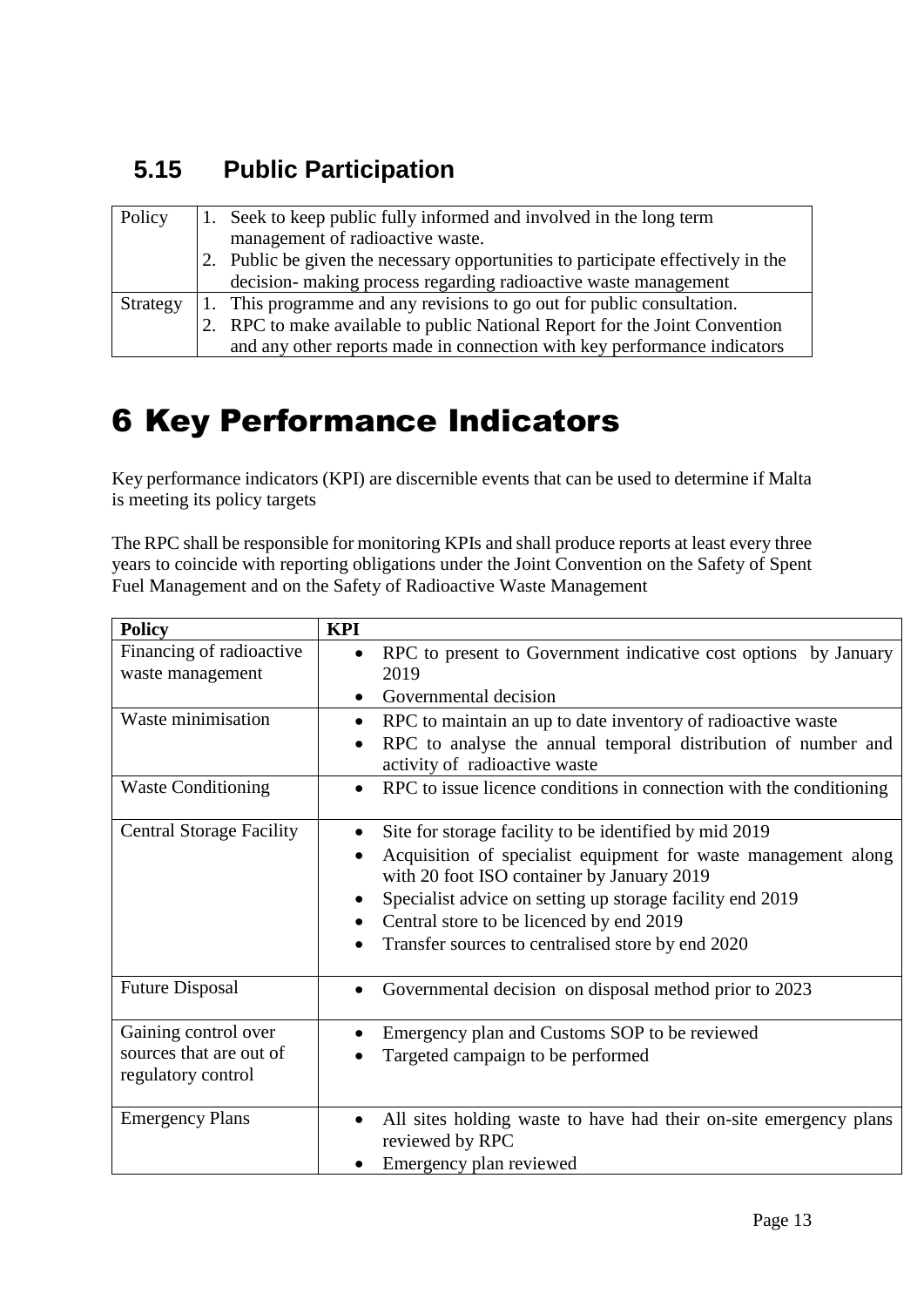|                                                      | Emergency plan exercise                                                                                           |
|------------------------------------------------------|-------------------------------------------------------------------------------------------------------------------|
| <b>Orphan Source Recovery</b>                        | Emergency plan reviewed<br>$\bullet$                                                                              |
|                                                      | Emergency plan exercise                                                                                           |
| Return of radioactive                                | All new sealed sources have agreement for their export at the end of<br>$\bullet$                                 |
| sealed sources                                       | their use in Malta.                                                                                               |
|                                                      | Export Repatriation/recycling of sources currently in store by end<br>$\bullet$<br>2021                           |
| <b>Shipment of Radioactive</b><br>waste out of Malta | Export possibilities for radioactive waste sources have been<br>explored.                                         |
| <b>Imports of Waste</b>                              | Confirmation that no radioactive waste has been imported<br>$\bullet$                                             |
| Discharges from nuclear                              | Each nuclear medicine department to have produced annual<br>$\bullet$                                             |
| medicine departments                                 | discharge figures                                                                                                 |
|                                                      | RPC to produce annual discharge values for Malta                                                                  |
| <b>Education and Training</b>                        | Educating staff involved in handling, storage and disposal and to<br>maintain on-going training                   |
|                                                      | RPC to have reviewed training for organisations holding waste<br>$\bullet$                                        |
| Research                                             | RPC to keep abreast of any EU/IAEA activities in this area and to get<br>$\bullet$<br>support for such activities |
| <b>Public Participation</b>                          | Any new regulations and RWMP to go out for public consultations<br>$\bullet$                                      |
|                                                      | Joint Convention reports to be published                                                                          |

# <span id="page-13-0"></span>7 Funding of Radioactive waste management

#### <span id="page-13-1"></span>**7.1 Assessment of programme costs.**

Programme costs to be updated and reviewed by RPC.

The largest component of the RWMP will be the setting up of the storage facility and possible export of waste

| Option             | Cost breakdown                                                                                                        | Total 10 year |
|--------------------|-----------------------------------------------------------------------------------------------------------------------|---------------|
|                    |                                                                                                                       | cost          |
| Export of waste. * | Waste preparation by TSO $\omega$ $\epsilon$ 80/hour                                                                  |               |
|                    | Total hours estimate 2 weeks<br>$= 80$ hours<br>$Cost = 80 \times \text{\textsterling}80 = \text{\textsterling}6,400$ |               |
|                    | Export Estimate for Am-241*<br>€69,000                                                                                |               |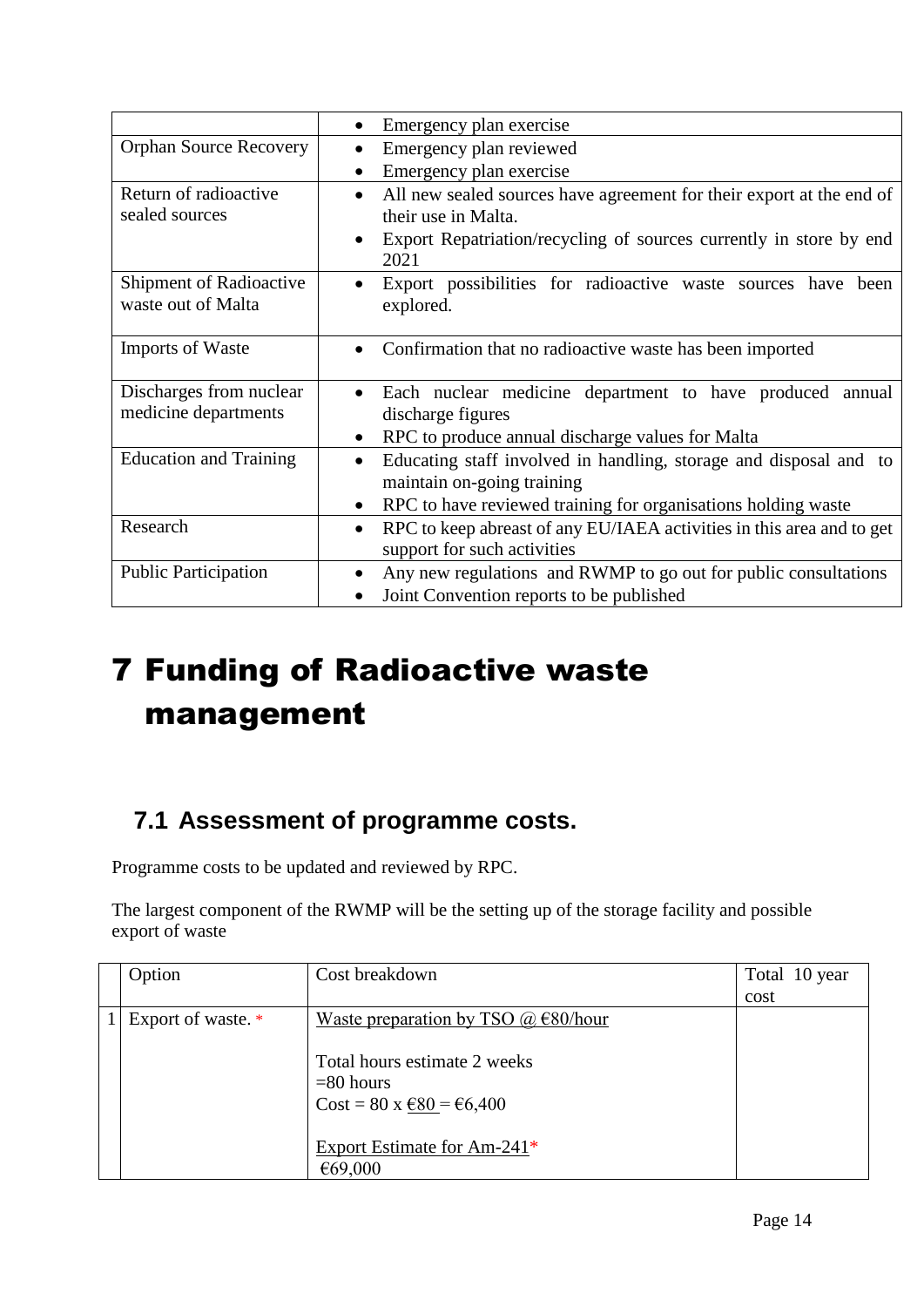|   |                                                                                | (£61,000 indicative quote from overseas company)                                                                                                                                             | One time cost<br>€75,400                                            |
|---|--------------------------------------------------------------------------------|----------------------------------------------------------------------------------------------------------------------------------------------------------------------------------------------|---------------------------------------------------------------------|
| 2 | Governmental Waste<br>Management<br>company to manage<br>facility and contract | Waste preparation by TSO contracted out by Waste<br>management organisation $(a) \in 80$ /hour<br>$1st$ year:                                                                                | First year<br>€9,920                                                |
|   | work out to TSO.                                                               | Initial two weeks plus 4 hours /per month<br>$80+(11x4)$ hrs= 124hrs<br>Cost= $\epsilon$ 9,920                                                                                               | Subsequent<br>years until<br>export<br>€3,840                       |
|   |                                                                                | Subsequent years<br>$12x4hrs = 48hrs$<br>$Cost = \text{\textsterling}3840$                                                                                                                   | Export<br>€69,000                                                   |
|   |                                                                                | Export Estimate for Am-241 <sup>*</sup><br>€69,000<br>(£61,000 indicative quote from overseas company)                                                                                       | Total 10 year<br>Cost include<br>export $@10$                       |
|   |                                                                                | If not all waste is exportable, then the annual cost<br>keeps recurring.                                                                                                                     | year<br>€113,480                                                    |
| 3 | Storage and waste<br>preparation by private                                    | It is assumed that this will be around $635,000$<br>annually. (This will include waste preparation and site                                                                                  | First year<br>€35,000                                               |
|   | entity                                                                         | rent)<br>Export Estimate for Am-241*<br>€82800 (€69,000 +20%)<br>additional 20% is an assumed margin private operator<br>would take)<br>If not all waste is exportable, then the annual cost | Subsequent<br>years until<br>export<br>€35,000<br>Export<br>€82,800 |
|   |                                                                                | keeps recurring.                                                                                                                                                                             | Total 10 year<br>Cost include<br>export in 10<br>year<br>€432,800   |
| 4 | Storage of waste at<br>government site waste                                   | Refurbish room<br>$\epsilon$ 9000 (from outline bill of quantities prepared)                                                                                                                 |                                                                     |
|   | prepared by private<br>contractor who<br>manages site                          | <u>Waste preparation by contractor <math>(a) \in 80</math>/hour</u>                                                                                                                          |                                                                     |
|   |                                                                                | $1st$ year:<br>Initial two weeks plus 4hours /per month<br>$80+(11x4)$ hrs= 124hrs                                                                                                           | First year<br>€19,240                                               |
|   |                                                                                | Cost= $€10240$                                                                                                                                                                               | Subsequent<br>years until                                           |
|   |                                                                                | Subsequent years<br>$12x4hrs = 48hrs$<br>Cost= $€3840$                                                                                                                                       | export<br>€3,840                                                    |